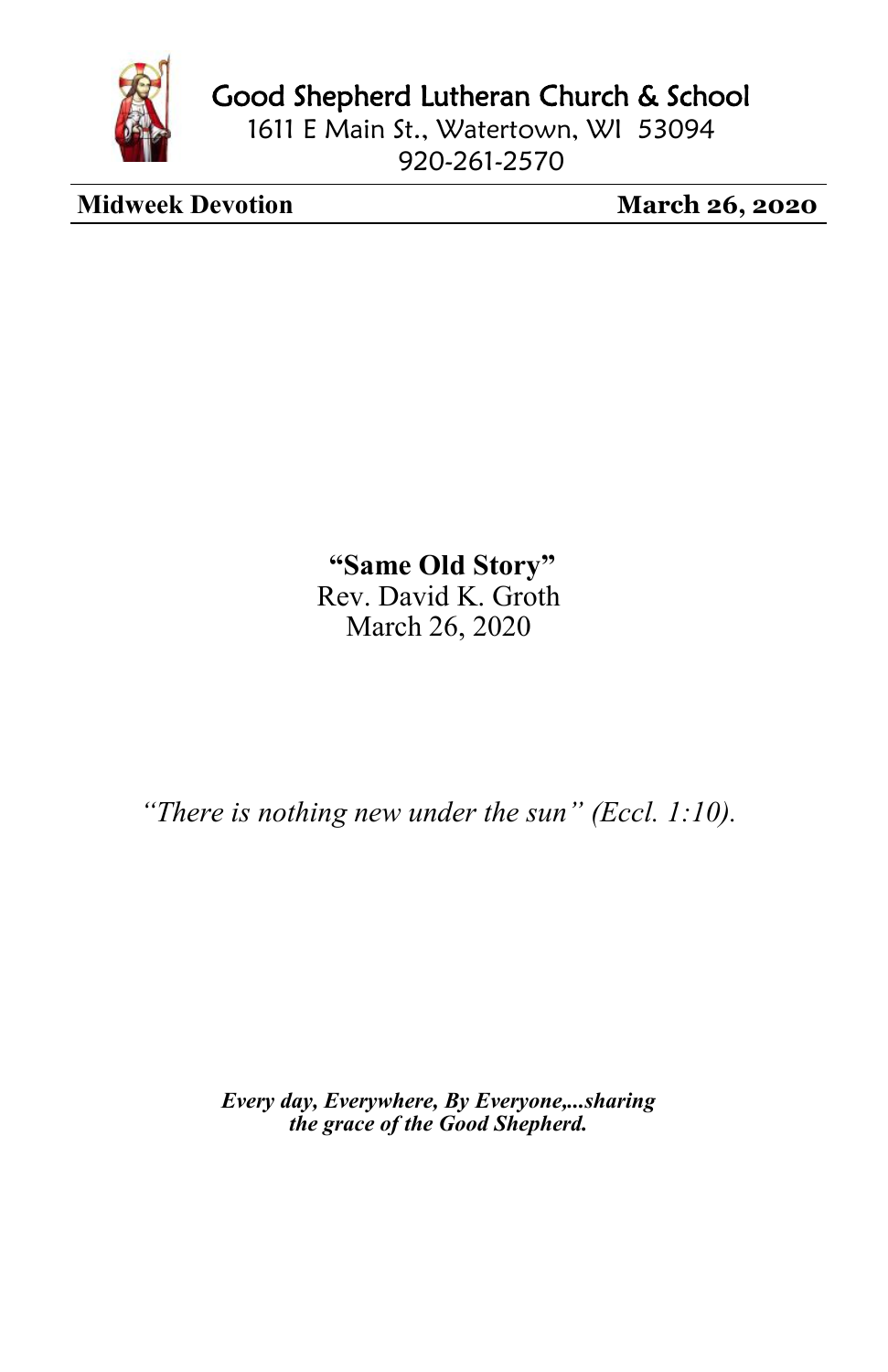**Collect:** Almighty God, by Your great goodness mercifully look upon Your people that we may be governed and preserved evermore in body and soul; through Jesus Christ, Your Son, our Lord, who lives and reigns with You and the Holy Spirit, one God, now and forever. **Amen**

Remember how 9/11 seemed to change everything? Before 9/11, few of us had heard of al-Qaeda or Osama bin Laden and Isis didn't exist. 9/11 brought on the longestrunning war in U.S. history, in Afghanistan of all places. And air travel? Think of all the new security measures. 9/11 introduced us to full body scans at the airport. I remember a cartoon that showed a fellow coming through the scanner, and the TSA agent says, "You're clear to go, but you might want to have that gall bladder checked out."

Just as 9/11 introduced many changes, I suspect the coronavirus will do the same. I think countries and individuals will become more proactive in the future, rather than reactive. The U.S. may want to rely less on China for pharmaceuticals and other critical goods in case of a major disruption. Individuals will prioritize that emergency savings fund that could carry them for a few months should they lose their income. And households will forevermore maintain a goodly supply of tp and paper towels, hand sanitizers and paper masks. This pandemic will change things.

Just think of how things have changed in just the last ten days. A week ago feels like three weeks ago.

And yet, in another way, nothing has changed. It's the same old story. Ecclesiastes chapter 1, "What has been will be again, what has been done will be done again; there is nothing new under the sun. Is there anything of which one can say, 'look! This is something new'? It was here already, long ago; it was here before our time" (vv. 10-11). In other words, though this is the first time any of us has experienced a pandemic, they've been frequent occurrences throughout history.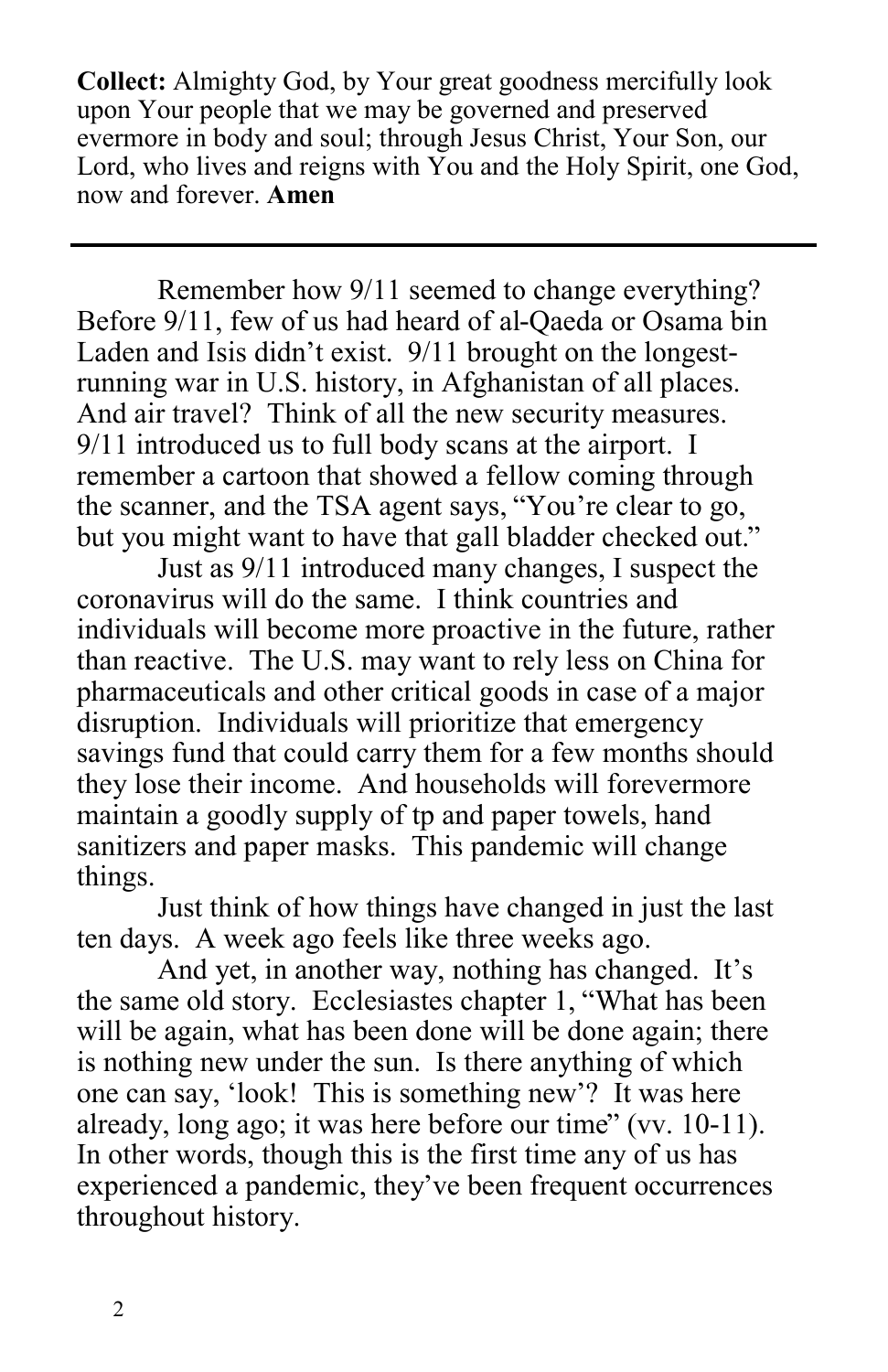Ever since the fall of man in Eden, the creation just isn't working the way God designed it to. It's sputtering and wheezing. The whole creation groans, Paul says. Right now it groans under pressure from the coronavirus. But it's also been groaning from disappearing species and global warming and old diseases we thought we had licked coming back for another go around. That is, this new coronavirus is part of the same old story.

I heard a child psychologist on NPR bemoaning the fact that he can no longer promise his young children that they are and will always be safe. What was he thinking in the first place? No parent down through the centuries could make such a promise. This is the fallen world we live in, imperfect and inherently dangerous. We do our children no favors trying to raise them with delusions of perpetual safety and security. Rather, they need to know that we still need God. They need to know there is and will always be lots of reasons for trust and faith in God, because there are lots of things outside our control. And they also need to know that God is with them, loves them dearly, and is with us as we meddle our way through these rapid changes.

None of us really knows what we're doing right now. How could we? The rules of the game are changing so fast. We're just trying to adjust on the fly as best we can.

But God knows what he's doing. And God knows the good things he will work through this pandemic. He does have good things in mind, you know. And God knows the plans he has for you as an individual, plans not to harm you but to prosper you, plans to give you hope and a future.

I know . . . it feels like everything has changed . . . in just ten days. But in another way, nothing has changed. Christ Jesus is the same yesterday, today and tomorrow. His love and grace remain unchanging, his mercy too. His Word is still the two-edged sword it always has been. Baptism still saves through the forgiveness of sins it gives, and you are still his baptized people.